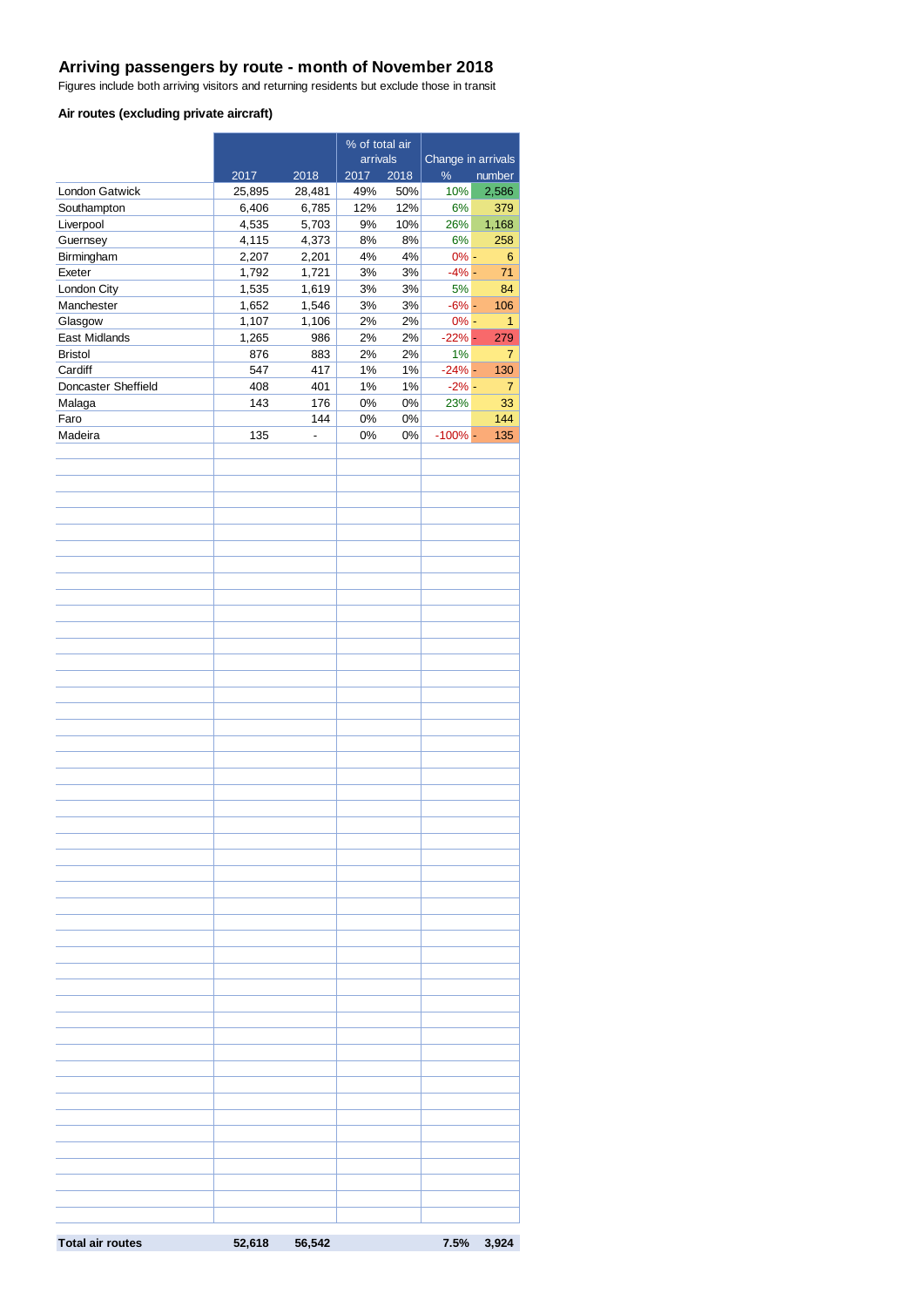# **Arriving passengers by route - month of November 2018**

Figures include both arriving visitors and returning residents but exclude those in transit

# **Sea routes**

|                         |       |       | % of total sea<br>arrivals |      | Change in arrivals |        |
|-------------------------|-------|-------|----------------------------|------|--------------------|--------|
|                         | 2017  | 2018  | 2017                       | 2018 | %                  | number |
| St Malo                 | 4,688 | 6,052 | 68%                        | 69%  | 29%                | 1,364  |
| Poole                   | 321   | 928   | 5%                         | 11%  | 189%               | 607    |
| Portsmouth              | 1,211 | 775   | 18%                        | 9%   | $-36% -$           | 436    |
| Guernsey                | 518   | 914   | 8%                         | 10%  | 76%                | 396    |
| Visiting Yachtsmen      | 139   | 120   | 2%                         | 1%   | $-14% -$           | 19     |
|                         |       |       |                            |      |                    |        |
|                         |       |       |                            |      |                    |        |
|                         |       |       |                            |      |                    |        |
|                         |       |       |                            |      |                    |        |
|                         |       |       |                            |      |                    |        |
|                         |       |       |                            |      |                    |        |
| <b>Total sea routes</b> | 6,877 | 8,789 |                            |      | 27.8%              | 1,912  |

# **Air and Sea combined**

|                              |        |        | share of |      | arrivals by air   Change in arrivals |        |
|------------------------------|--------|--------|----------|------|--------------------------------------|--------|
|                              | 2017   | 2018   | 2017     | 2018 | $\%$                                 | number |
| Total arrivals (air and sea) | 59.495 | 65.331 | 88%      | 87%  | 9.8%                                 | 5.836  |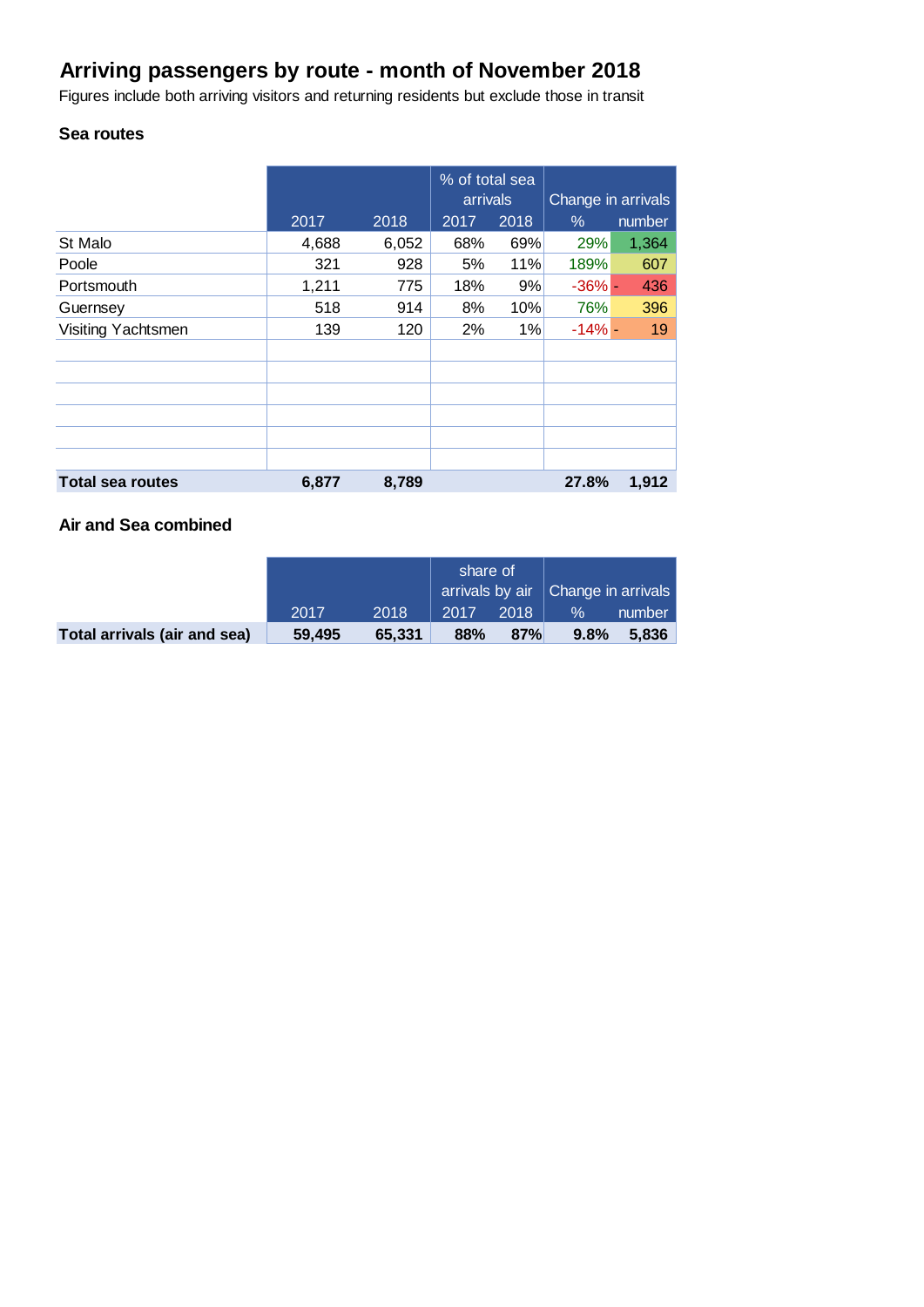### **Arriving passengers by route - Year-to-date 2018**

Figures include both arriving visitors and returning residents but exclude those in transit

#### **Air routes (excluding private aircraft)**

|                              |                   |                   | % of total air |             | Change in<br>arrivals    |                 |
|------------------------------|-------------------|-------------------|----------------|-------------|--------------------------|-----------------|
|                              |                   |                   | arrivals       |             |                          |                 |
| <b>London Gatwick</b>        | 2017              | 2018              | 2017<br>40%    | 2018<br>39% | %<br>1%                  | number<br>3,742 |
| Southampton                  | 301,750<br>77,044 | 305,492<br>78,342 | 10%            | 10%         | 2%                       | 1,298           |
| Liverpool                    | 59,377            | 62,276            | 8%             | 8%          | 5%                       | 2,899           |
| Guernsey                     | 41,598            | 40,924            | 6%             | 5%          | $-2\%$ -                 | 674             |
| Birmingham                   | 33,843            | 35,691            | 4%             | 5%          | 5%                       | 1,848           |
| Glasgow                      | 25,706            | 25,392            | 3%             | 3%          | -1% -                    | 314             |
| London Luton                 | 23,762            | 25,004            | 3%             | 3%          | 5%                       | 1,242           |
| Manchester                   | 20,603            | 21,642            | 3%             | 3%          | 5%                       | 1,039           |
| Exeter                       | 21,968            | 20,785            | 3%             | 3%          | $-5%$ -                  | 1,183           |
| East Midlands                | 16,376            | 16,983            | 2%             | 2%          | 4%                       | 607             |
| London City                  | 16,909            | 16,786            | 2%             | 2%          | $-1%$ -                  | 123             |
| London Southend              | 12,988            | 15,102            | 2%             | 2%          | 16%                      | 2,114           |
| Doncaster Sheffield          | 14,978            | 15,058            | 2%             | 2%          | 1%                       | 80              |
| Newcastle                    | 11,789            | 13,303            | 2%             | 2%          | 13%                      | 1,514           |
| <b>Bristol</b>               | 12,716            | 12,382            | 2%             | 2%          | $-3% -$                  | 334             |
| <b>Belfast International</b> | 10,126            | 10,580            | 1%             | 1%          | 4%                       | 454             |
| Edinburgh                    | 2,668             | 9,829             | 0%             | 1%          | 268%                     | 7,161           |
| Cardiff<br>Dublin            | 7,527             | 9,338             | 1%<br>1%       | 1%<br>1%    | 24%<br>9%                | 1,811<br>591    |
| Leeds Bradford               | 6,905<br>6,747    | 7,496<br>6,924    | 1%             | 1%          | 3%                       | 177             |
| Madeira                      | 5,159             | 4,660             | 1%             | 1%          | $-10% -$                 | 499             |
| <b>Dusseldorf</b>            | 4,061             | 4,402             | 1%             | 1%          | 8%                       | 341             |
| Norwich                      | 3,209             | 3,079             | 0%             | 0%          | $-4% -$                  | 130             |
| Munich                       | 1,611             | 2,221             | 0%             | 0%          | 38%                      | 610             |
| Palma                        | 2,167             | 2,023             | 0%             | 0%          | $-7% -$                  | 144             |
| Tenerife                     | 1,377             | 1,291             | 0%             | 0%          | $-6% -$                  | 86              |
| Aberdeen                     | 1,372             | 1,272             | 0%             | 0%          | $-7% -$                  | 100             |
| Durham Tees Valley           | 1,235             | 1,264             | 0%             | 0%          | 2%                       | 29              |
| Humberside                   | 1,052             | 1,113             | 0%             | 0%          | 6%                       | 61              |
| Geneva                       | 945               | 937               | 0%             | 0%          | $-1% -$                  | 8               |
| Inverness                    | 905               | 884               | 0%             | 0%          | $-2\%$ -                 | 21              |
| <b>Berlin Tegel</b>          |                   | 820               | 0%             | 0%          |                          | 820             |
| Zurich                       | 515               | 781               | 0%             | 0%          | 52%                      | 266             |
| Berne                        | 851               | 612               | 0%             | 0%          | $-28%$ -                 | 239             |
| Malaga                       | 442               | 581               | 0%             | 0%          | 31%                      | 139             |
| Hamburg                      |                   | 386               | 0%             | 0%          |                          | 386             |
| Rotterdam                    | 378               | 366               | 0%             | 0%          | $-3% -$                  | 12              |
| Vienna                       | 530               | 348               | 0%             | 0%          | $-34% -$                 | 182             |
| Faro                         | 344               | 275               | 0%             | 0%          | $-20% -$                 | 69              |
| Luxemborg                    | 70                | 202               | 0%             | 0%          | 189%                     | 132             |
| Stuttgart<br>Barcelona       | 78                | 190<br>166        | 0%<br>0%       | 0%<br>0%    | 113%                     | 190<br>88       |
| Kassel                       | 84                | 160               | 0%             | 0%          | 90%                      | 76              |
| Erfurt                       |                   | 156               | 0%             | 0%          |                          | 156             |
| Hanover                      |                   | 144               | 0%             | 0%          |                          | 144             |
| Grenoble                     |                   | 133               | 0%             | 0%          |                          | 133             |
| Salzburg                     |                   | 130               | 0%             | 0%          |                          | 130             |
| Basle                        |                   | 107               | 0%             | 0%          |                          | 107             |
| Sønderborg                   |                   | 100               | 0%             | 0%          |                          | 100             |
| Madrid                       | 4                 | 88                | 0%             |             | 0% 2100%                 | 84              |
| Biggin Hill                  |                   | 41                | 0%             | 0%          |                          | 41              |
| Alderney                     | 121               | 15                | 0%             | 0%          | $-88%$ -                 | 106             |
| Bremen                       | 145               |                   | 0%             | $0\%$       | $-100\%$ -               | 145             |
| Bournemouth                  | 148               |                   | 0%             | $0\%$       | $-100\%$ -               | 148             |
| Cork                         | 136               |                   | 0%             | $0\%$       | $-100\%$ -               | 136             |
| Dresden                      | 144               |                   | 0%             | 0%          | $-100\%$ -               | 144             |
| Frankfurt Main               | 147               |                   | 0%             | 0%          | $-100\%$ -               | 147             |
| Friedrichshafen              | 210               |                   | 0%             | $0\%$       | $-100\%$ -               | 210             |
| Newquay                      | 119               |                   | 0%             | $0\%$       | $-100\%$ -               | 119             |
| Porto                        | 138               |                   | 0%             | 0%          | $-100\%$ -               | 138             |
| Porto Santo                  | 14<br>11          |                   | 0%<br>0%       | $0\%$       | $-100\%$ -               | 14<br>11        |
| Rennes<br>Villafranca        | 131               |                   | 0%             | $0\%$<br>0% | $-100\%$ -<br>$-100\%$ - | 131             |
| Visby                        | 330               |                   | 0%             | 0%          | $-100\%$ -               | 330             |
|                              |                   |                   |                |             |                          |                 |
| <b>Total air routes</b>      | 753,563           | 778,276           |                |             | 3.3%                     | 24,713          |